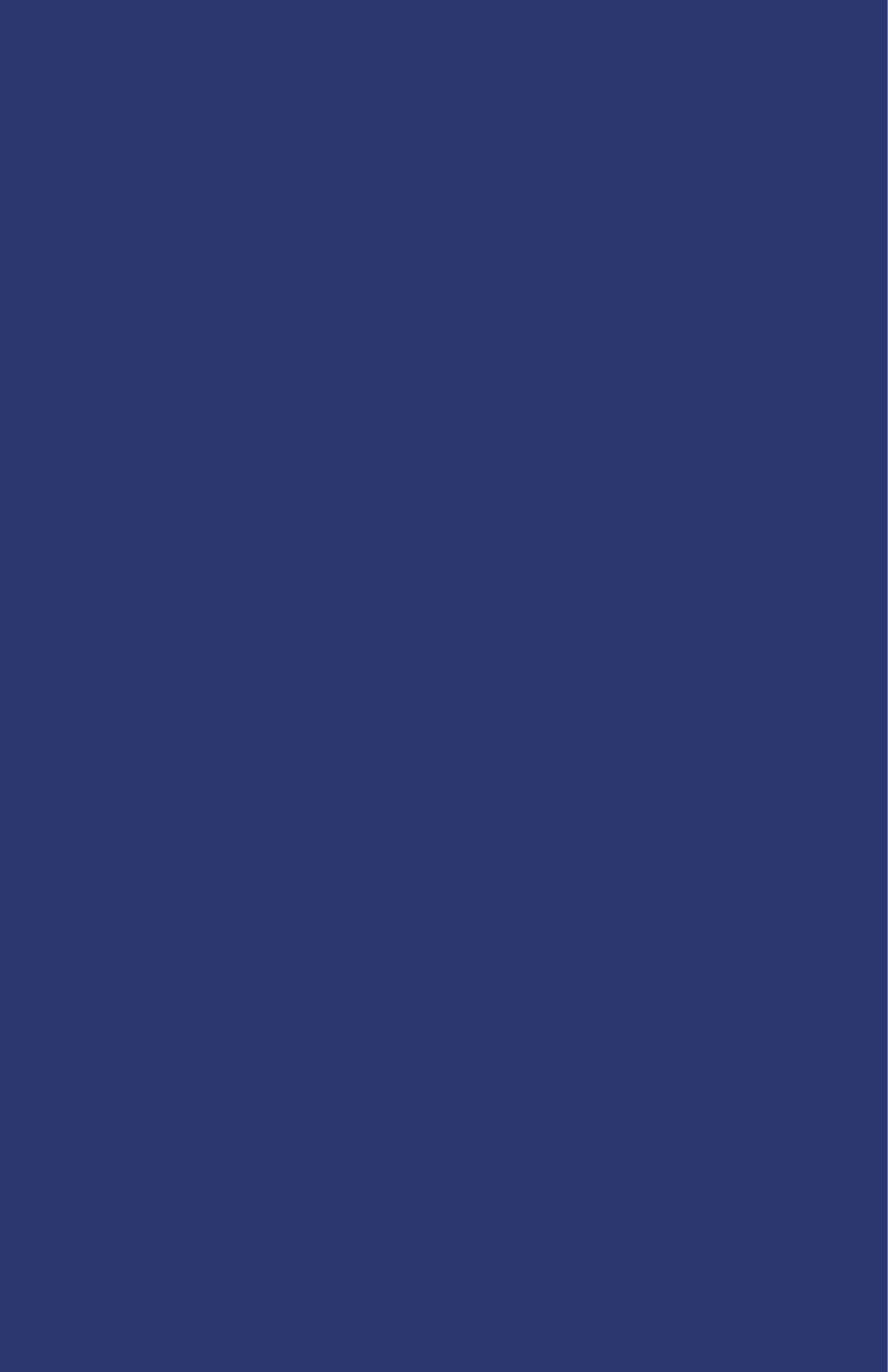# **/ASHINGTON, DC**

# **The New Professional:**

## Leadership in Science, Practice, Policy, and Advocacy

## **AAIDD International Awards**

#### **132nd Annual Meeting**

May 28-30, 2008 L'Enfant Plaza Hotel Washington, DC



on Intellectual and Developmental Disabilities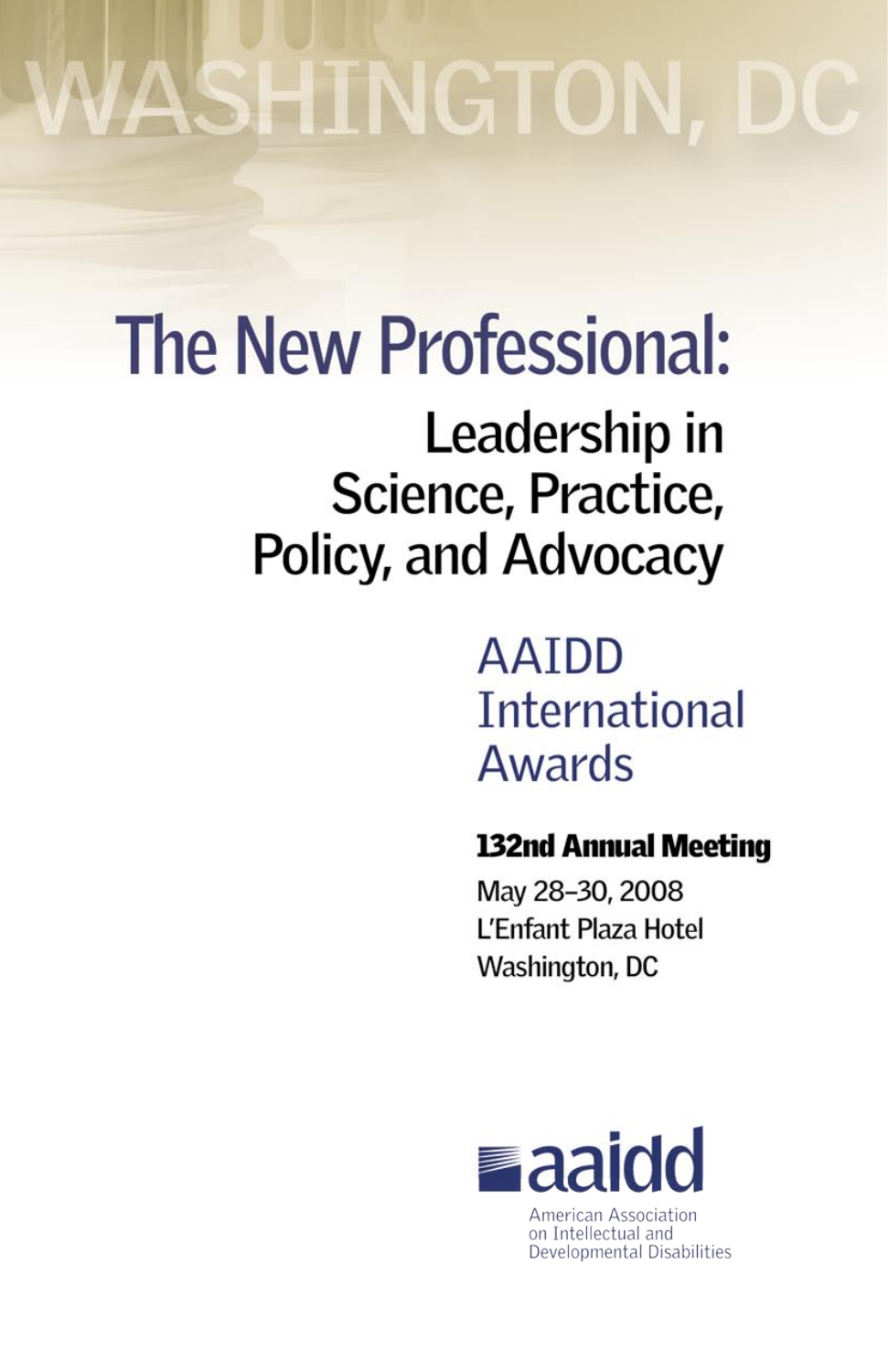#### **David A. Rotholz, PhD AAIDD President, 2007–2008**

Dr. Rotholz began his career in the field of intellectual and developmental disabilities as an undergraduate in behavioral science in the late 1970's. This experience with children with severe disabilities served as a foundation for his ensuing work with children with autism, graduate training in applied behavior analysis, and, more recently, statewide system change in positive behavior support.

Dr. Rotholz is currently Associate Director of the Center for Disability Resources and Associate Professor of Clinical Pediatrics at the University of South Carolina School of Medicine. For the past decade he has directed a multi-component system change effort in positive behavior supports in South Carolina. In collaboration with colleagues, this has included development of the first published competency-based training curriculum in positive behavior supports (i.e., AAIDD Positive Behavior Support Training Curriculum), statewide training of approximately 1000 community program supervisors, enhancements to the Medicaid Mental Retardation/ Related Disabilities (MR/RD) Waiver in South Carolina, and an innovative quality assurance process.

Prior to his move to South Carolina, Dr. Rotholz held positions at the University of Minnesota, the New England Center for Autism and the May Institute. In each of these efforts, he maintained a balance between implementation of best practices for applied research with people with intellectual and developmental disabilities, and progressively larger scale administrative leadership to facilitate project implementation. This balance continues today with his direct involvement in staff training, leadership and management of system improvement efforts, research to evaluate a

state Quality Assurance and Quality Improvement (QA/ QI) system, and administrative efforts that support a University



Center on Excellence in Developmental Disabilities, Education, Services and Research (UCEDD).

In addition to his current role as associate editor of Intellectual and Developmental Disabilities, David Rotholz has served on the editorial review boards and/or reviewed for the Disability and Health Journal, The Behavior Analyst, Education and Treatment of Children, Journal of Applied Behavior Analysis, and Focus on Autism and other Developmental Disabilities. His scholarly articles and chapters focus on positive behavior supports, person-centered planning, residential setting use by people with intellectual and developmental disabilities, and educational strategies for children with autism. As his work over the past 30 years demonstrates, Dr. Rotholz strongly believes in evidence-based exemplary supports and the research that makes this possible. His vision: to make a positive difference for people with intellectual and developmental disabilities.

Dr. Rotholz received his B.A. in Behavioral Science from the State University of New York at Plattsburgh and his M.A. and Ph.D. from the University of Kansas in Developmental and Child Psychology (applied behavior analysis emphasis). He received his Board Certification in Behavior Analysis in 2005 and has been a licensed psychologist in Minnesota and Massachusetts.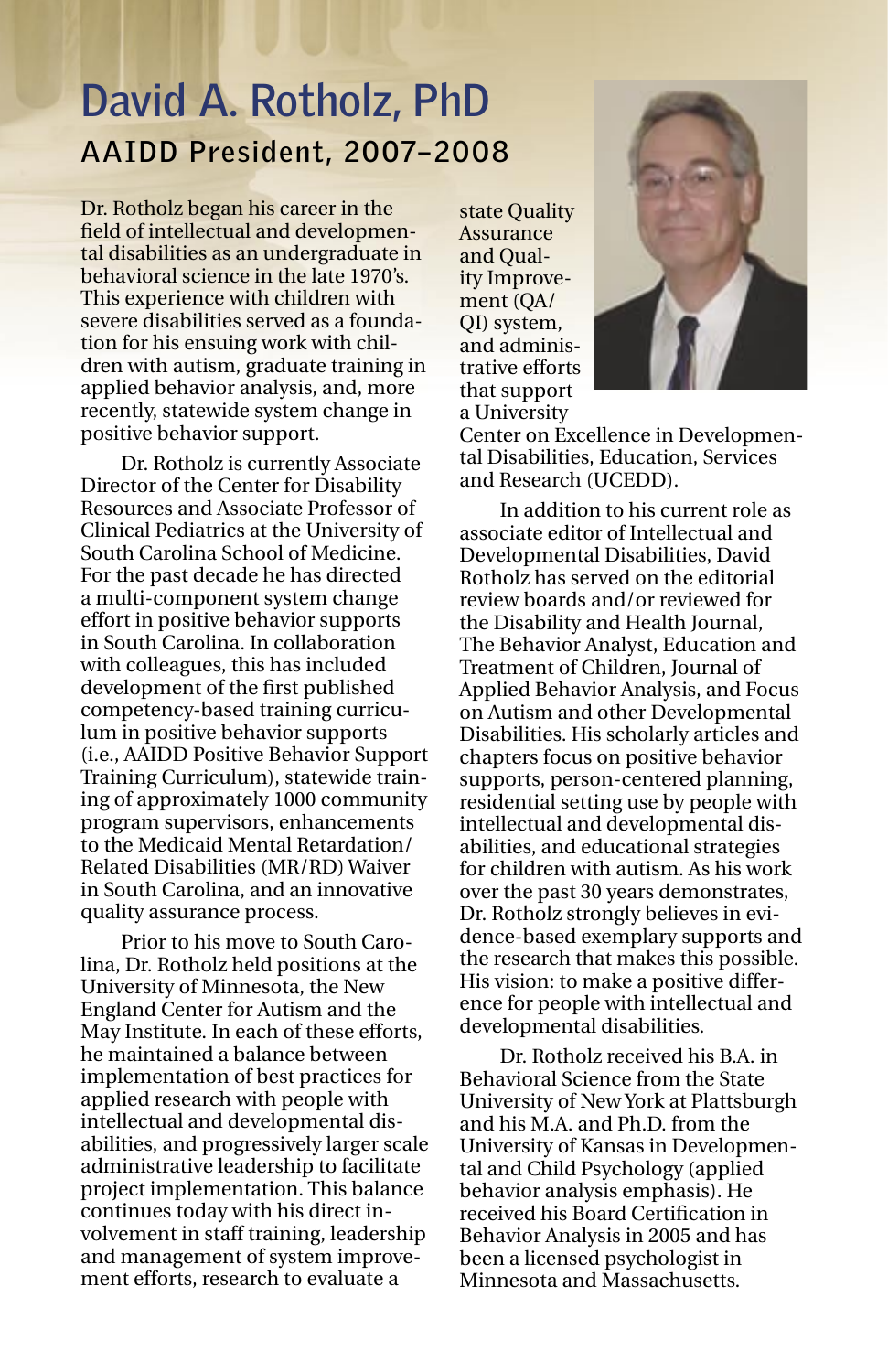# **International Awards AAIDD**

**AAIDD President 2007–2008** *David A. Rotholz, PhD, FAAIDD*

#### **Presidential Address**

**Introduction by** 

*Joanna L. Pierson, PhD, FAAIDD Creating the Future: Beyond Our Inheritance of the Past David A. Rotholz, PhD, FAAIDD, President*

#### **INTERNATIONAL AWARDS**

*Carolyn J. Graff, PhD, FAAIDD* Chairperson, Awards and Fellowship Committee

#### **INTERNATIONAL AWARD RECIPIENTS**

**Dybwad Humanitarian Award—***Stephen Greenspan, PhD*

**Early Career Award—***Luc Lecavalier, PhD*

**Education Award (Posthumous)—***Raymond A. Horn, EdD*

**Full Community Inclusion Award—***Hope House Foundation*

**International Award—***Erna Alant, DPhil*

**Leadership Award—***Philip Ziring, MD*

**Media Award—Praying with Lior** *Ilana Trachtman, Producer/Director*

**Research Award—***Steven F. Warren, PhD*

**Special Award—***Susan M. Havercamp, PhD*

**Special Award (Posthumous)—***Gary A.Smith* 

**Student Award—***Wendy Machalicek*

**Henri Nouwen Award—Reverend Joseph D. McNulty, Recipient**

*Presented by Nella M. Uitvlugt* President, Religion & Spirituality Division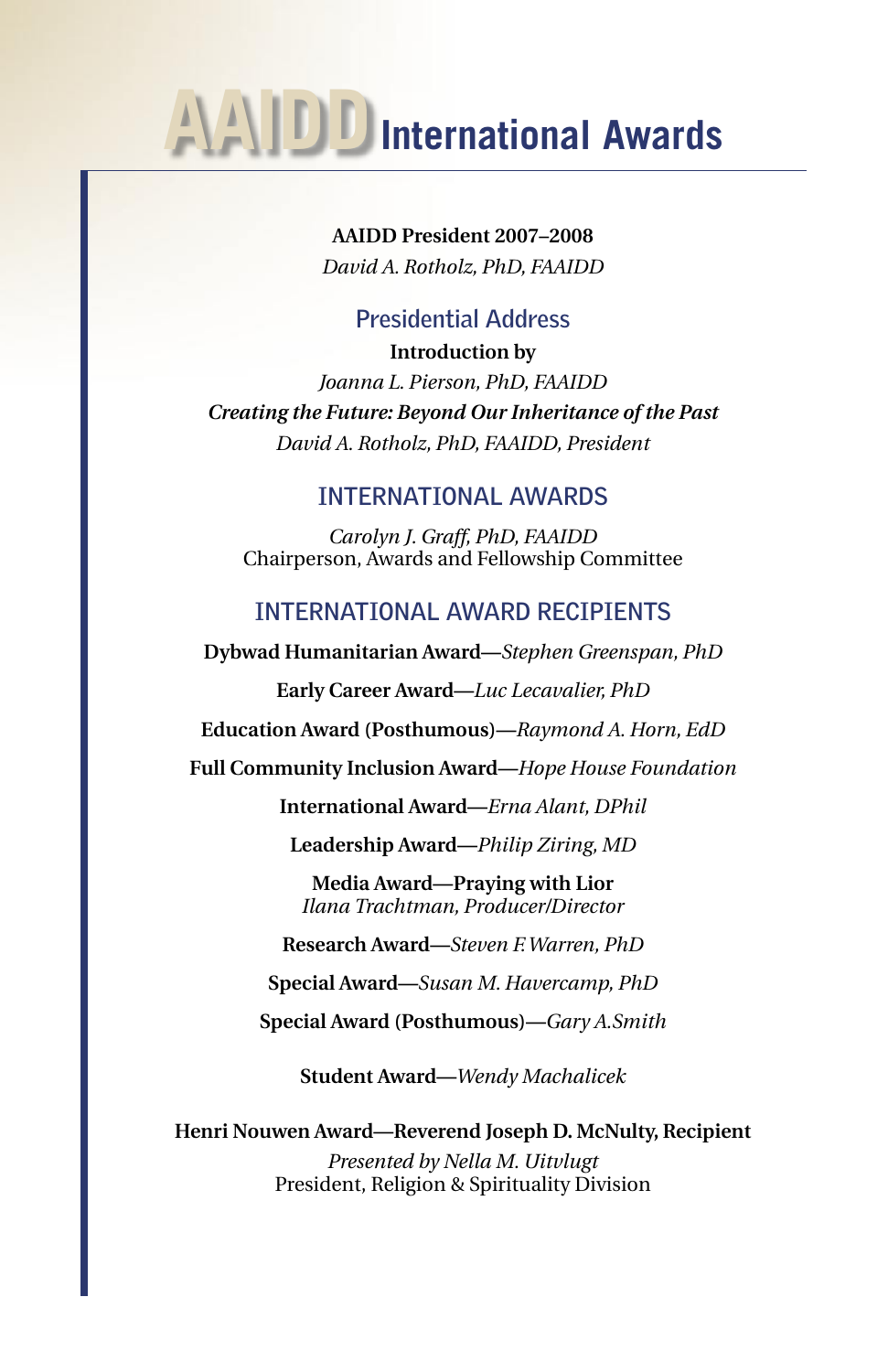#### *Dybwad Humanitarian Award* **Stephen Greenspan, PhD**

Stephen Greenspan is Emeritus Professor of Educational Psychology at the University of Connecticut and Clinical Professor of Psychiatry at the University of Colorado. His scholarly writings are widely known, as reflected in the fact that he is the most cited authority in AAIDD's 2002 "red book" classification manual. His book What is Mental Retardation co-edited with Harvey Switzky (AAIDD, 2006), has been described as the best book ever written about the issues in defining and diagnosing intellectual disability (ID). His main contribution to scholarship on ID has been to bring attention to the importance of social competence, particularly social intelligence and related vulnerabilities (especially gullibility), to an understanding of people with ID as they function in the real world.

Steve has made several contributions of a conventional advocacy nature. For example, he was the consumer ombudsperson for Omaha's famed ENCOR community services agency and he chaired the first advisory board for Connecticut's Office of Protection and Advocacy. However, he feels that his most significant contribution of a humanitarian nature is to be found in his recent work involving people with ID caught up in criminal justice (especially capital) proceedings. This work has been conducted on several fronts: advocating for the innocence of people (such as Richard Lapointe and the executed Joe Arridy) who were convicted on the basis of highly dubious confessions; pointing out the flaws in an adversarial legal system in which decisions are too often based on bought testimony that

bears no relation to the scientific or professional literatures on ID; seeking to move the justice system (and the ID



service system, for that matter) to focus on the unique humanness of the people being discussed, rather than to perpetuate the myth that they can be adequately summarized and understood on the basis of an IQ score; and seeking to broaden the class of ID, so that everyone entitled to needed supports and protections is able to obtain them.

"Although my primary obligation as a scholar and as an expert witness is to tell the truth, that does not mean that I cannot bring a degree of passion to my work, especially when I believe that the truth is being missed by others. Perhaps my passion comes from being the sibling of a man with ID, and perhaps it comes from a sense of optimism about the ability of others to do the right thing when they are shown what it is. The people I respect most in the ID field are those who combine intellectual creativity with a strong set of values. It has taken me a long time to get to the point where I almost have such a combination. I am deeply honored to be given the only label worth having, namely 'humanitarian' ".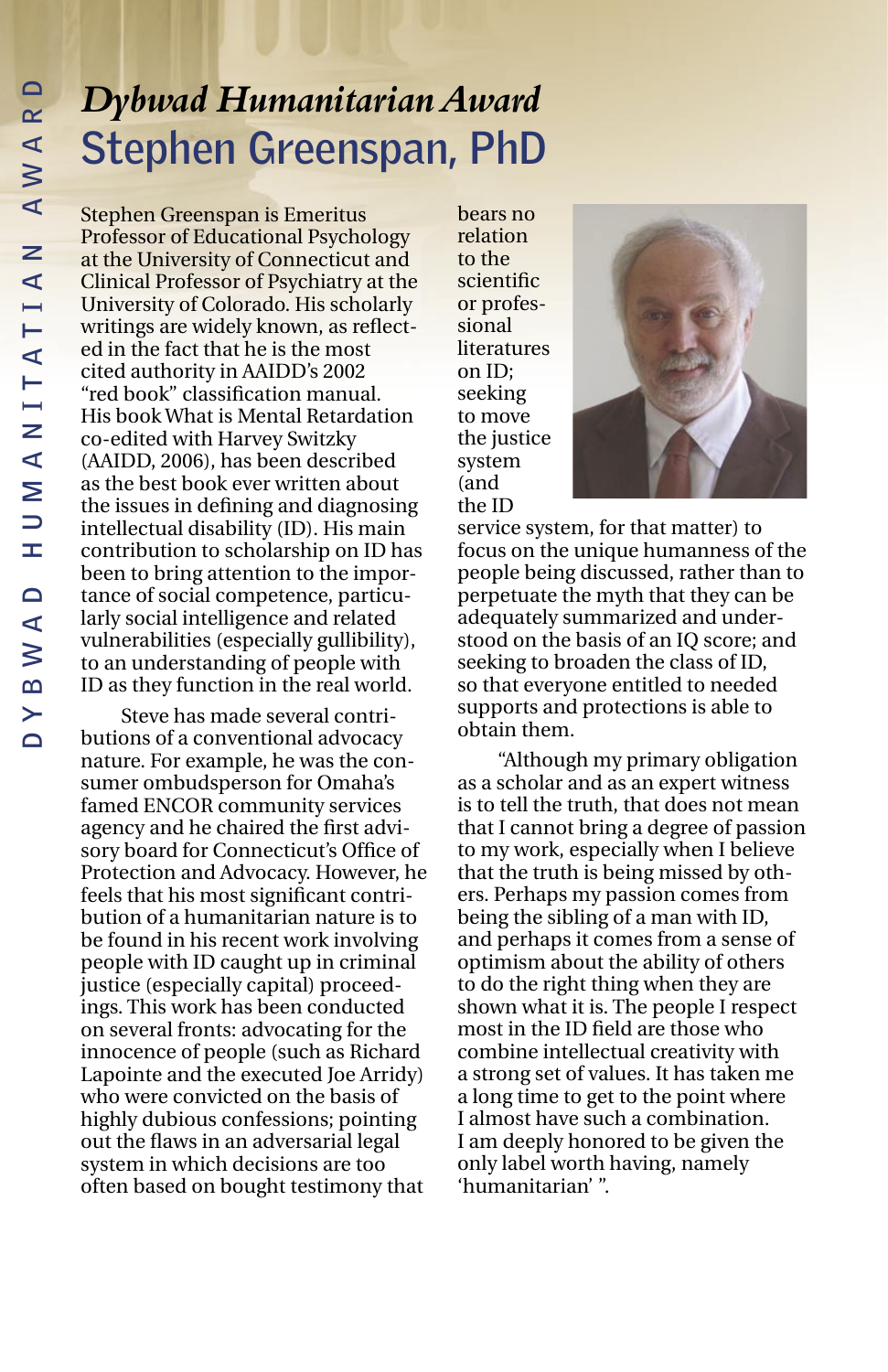#### *Early Career Award* **Luc Lecavalier, PhD**

Dr. Lecavalier obtained his Bachelors in Psychology from the University of Ottawa, Ontario, Canada. He graduated from the University of Québec in Montréal, Québec, Canada in 2001 with a PhD in Psychology and then completed a postdoctoral fellowship at the University of North Carolina at Chapel Hill. He subsequently joined faculty at the Nisonger Center, UCEDD and Department of Psychology at Ohio State University, where he is currently an Associate Professor and clinical psychologist.

His research and academic interests include diagnosis and measurement and behavior/psychiatric problems in individuals with intellectual disability and/or autism spectrum disorders. He has authored or co-authored more than thirty scholarly publications on developmental disabilities. In 2001, he was recipient of the Dissertation Award of the American Academy on Mental Retardation. He has taught several classes on developmental disabilities at undergraduate and graduate levels and served on a number of thesis and dissertation committees. He regularly reviews for grant agencies and scientific journals and is a member of the Editorial Board for the Journal of



Autism and Developmental Disorders and Journal of Mental Health Research in Intellectual Disabilities. His professional activities have been funded by a number of local, provincial/state, and federal agencies.

Clinically, he is currently Director of the Child Unit of Behavior Support Services at the Nisonger Center, a program that serves children with disabilities and their families by developing, implementing, and monitoring behavior support plans for challenging behaviors. He has also worked in a variety of specialized developmental disabilities clinics and served as a consultant on a number of private and government funded projects related to developmental disabilities both in the United States and Canada.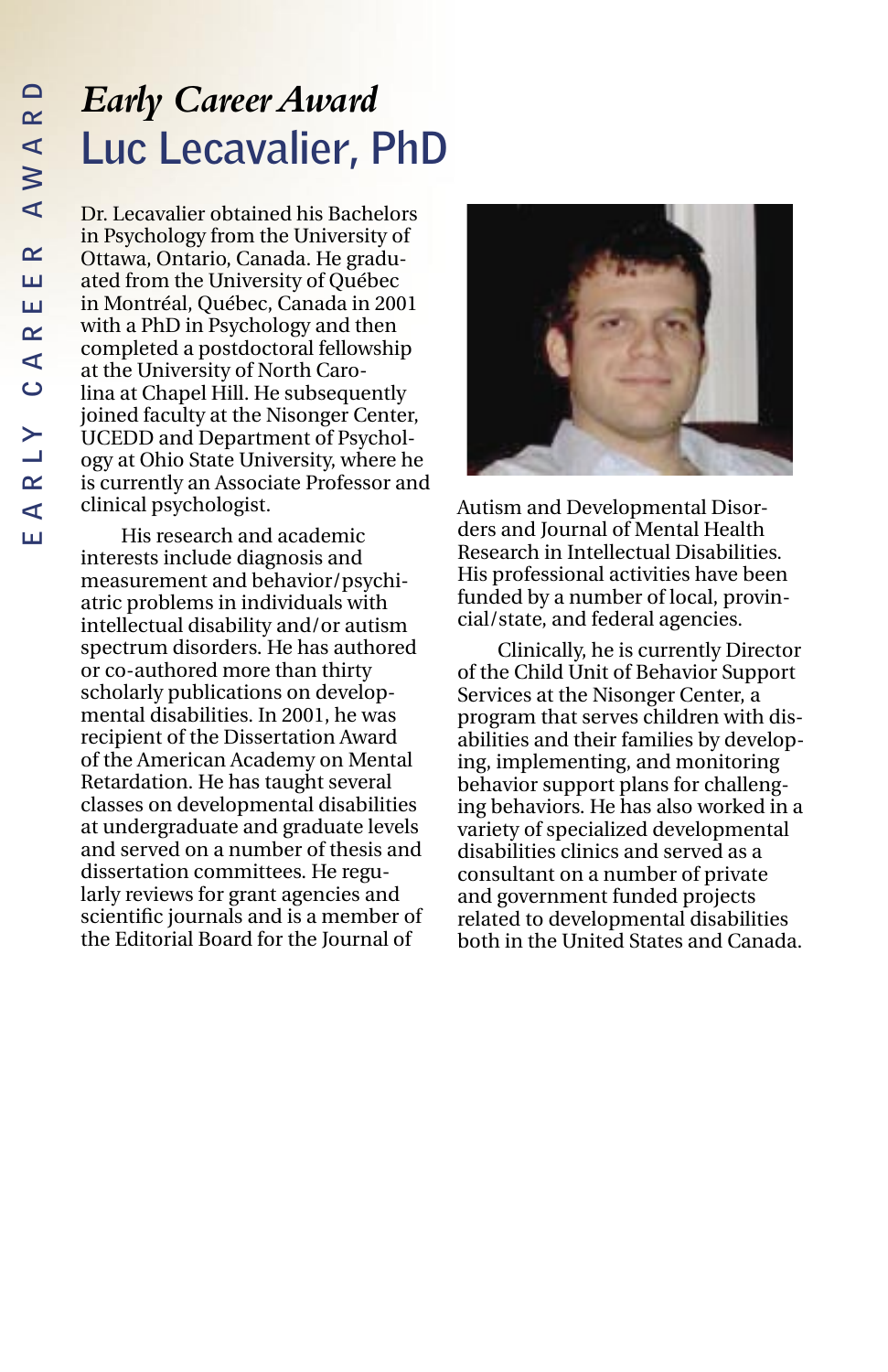#### *Education Award (Posthumous)* **Raymond A. Horn, EdD**

Dr. Raymond Horn dedicated his life to the education of children with mental retardation and other developmental disabilities, spending over half a century working to improve access and funding for special education in the State of Ohio. He was a certified psychologist who spent the first three years of his professional career as a high school teacher and a group leader at a local community home for individuals with mental retardation. Following four years of service in the United States Air Force, Dr. Horn worked for the Ohio Department of Education for over 50 years, serving as Chief Psychologist, Director of Special Education and Assistant Superintendent. Dr. Horn wrote the 1960 study in Ohio that lead to the creation of Ohio's 88 County Boards of MRDD—entities that in 2007 celebrated their 40th Anniversary and coordinate the provision of services for approximately 80,000 Ohioans with developmental disabilities. Dr. Raymond Horn dedicated his life to enhancing the lives of individuals with developmental disabilities, including the life of his own child who still receives services in Ohio today.

Throughout his career, Dr. Horn served as President of the Central Ohio Schoolmasters, the Council for Exceptional Children and the Franklin County Board of MRDD. He also served on the Ohio Coalition for the Education of Children with Disabilities; the Professional Advisory Committee for United Cerebral Palsy at both the state and national level, as well as the Society for Crippled Children at the state and national level. Dr. Horn served in numerous roles for the United States Office of Education; specifically, the Major Advisory Committee for Research in Special Education, the Commissioner's Task

Force for Title I; as well as a Consultant for Teacher Education Programs in Special Education.



Finally, Dr. Horn served as a Trustee to the Ohio Association of County Boards of MRDD. At the time of his death in February 2007, Dr. Raymond Horn was serving on six different Boards and Commissions, including the Franklin County Board of MRDD and the Ohio Association of County Boards of MRDD.

Dr. Raymond Horn was presented numerous awards and recognitions during his illustrious career. These include, but are not limited to, 'Distinguished Service Awards' presented by United Cerebral Palsy and the Ohio School Psychologist Association; 'Outstanding Achievement Awards' by the National Commission on Standards & Accreditation of Services for the Blind and the Division of Special Education at the Ohio Department of Education; 'Lifetime Achievement Award' by the Ohio Association of County Boards of MRDD; 'Educator of the Year' by the Ohio Federation Council for Exceptional Children; and, the 'President's Award' by the Buckeye Association of School Administrators. Dr. Horn was also given special recognition for 45 years of esteemed service to the advocacy of children with disabilities by the National Association of State Directors of Special Education and was the first ever recipient of the Margaret Burley Award for Endless Dedication on behalf of Children with Special Education Needs. Both the University of Dayton and the Ohio Department of Education have established annual awards in the name of Dr. Raymond Horn to recognize individuals for achievements in Special Education.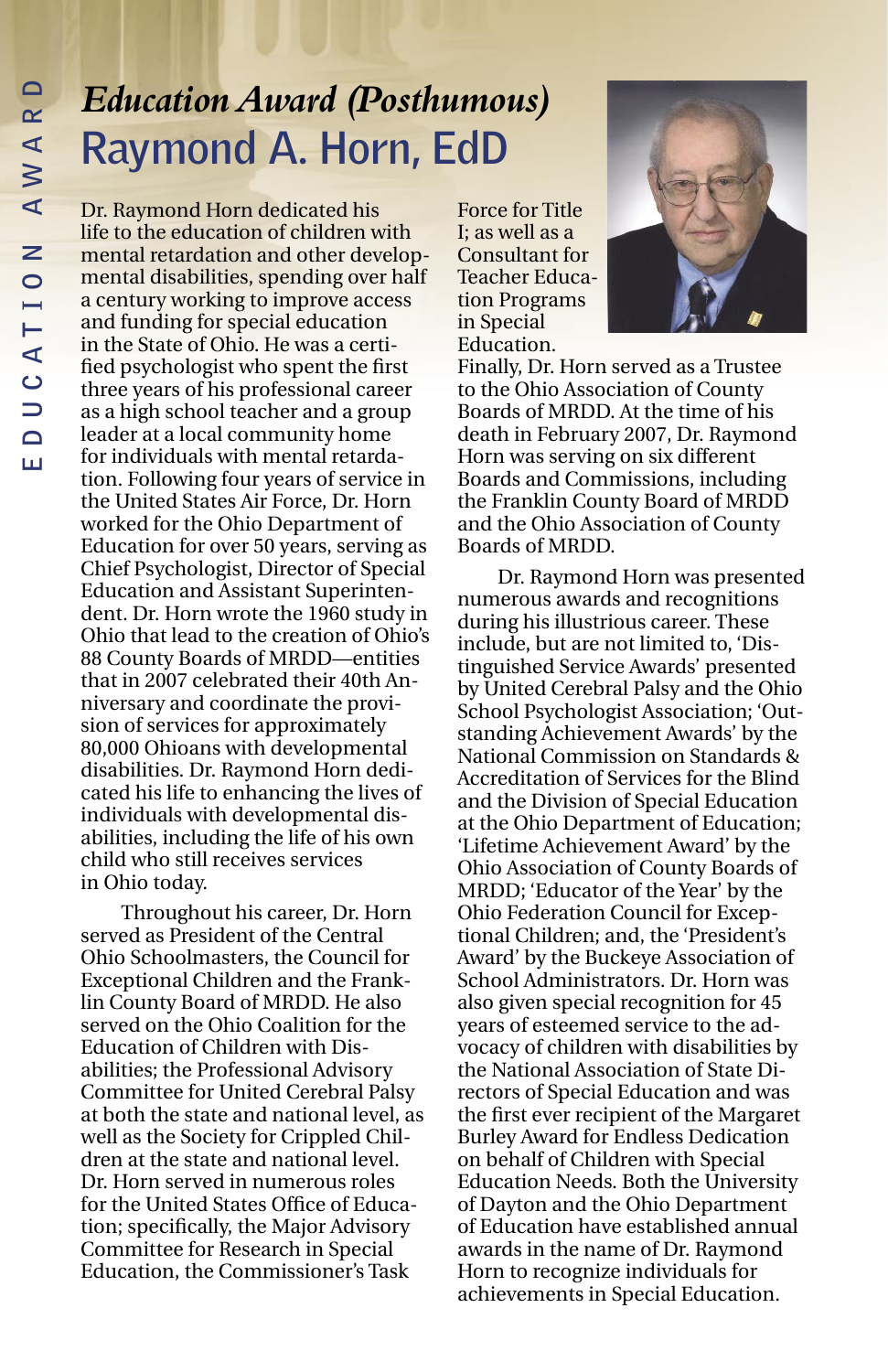#### *Full Community Inclusion Award* **Hope House Foundation**

Since 1964, Hope House Foundation has been the most innovative organization serving citizens with intellectual and developmental disabilities in the State of Virginia, and for the past 12 years we are the only one exclusively supporting adults with intellectual disabilities living independently in their own homes, in the community. Our support services are provided 24 hours a day, 7 days a week in the Hampton Roads region of Virginia, including the cities of Norfolk, Virginia Beach, Portsmouth and Chesapeake. We provide support at varying levels of assistance based on each person's unique needs. At Hope House Foundation we believe in the fundamental rights of privacy, community inclusion and self determination for people with intellectual and developmental disabilities.

In the 1990's, after successfully closing all our group homes, we pioneered a property ownership model to ensure safe, affordable and sustainable community-based housing for the persons we support. Our premise is simple: purchase small apartment buildings, set reasonable rental rates and accept housing subsidies, and rent the apartments to the people we support and non-disabled citizens alike, living side-by-side. Our support model provides the people we support with the opportunity to live ordinary, independent lives in the community, as friends, neighbors and coworkers. Living in the community, however is not the same as having a life in the community. In order to foster authentic connections and genuine relationships in the community, Hope House employs specialized



Community Support Coordinators to provide individualized support to build rich community lives for the people we serve.

Being a good neighbor, a trusted friend, and a responsible citizen aren't just goals for people supported by Hope House—they are the organizational culture. As the only organization of its kind in Virginia that fundraises in the community to supplement federal and state support, Hope House has made the purposeful choice to raise funds and awareness through events that enhance the cultural life of the community. Examples include the Stockley Garden's Art Festival which brings together 50,000 people to enjoy free art in a neighborhood setting, and an annual free concert to thank the community for its support.

At the end of each day, for the people we support, it is not just about good services. It is about finding their dreams and having them light up the person they were always meant to be.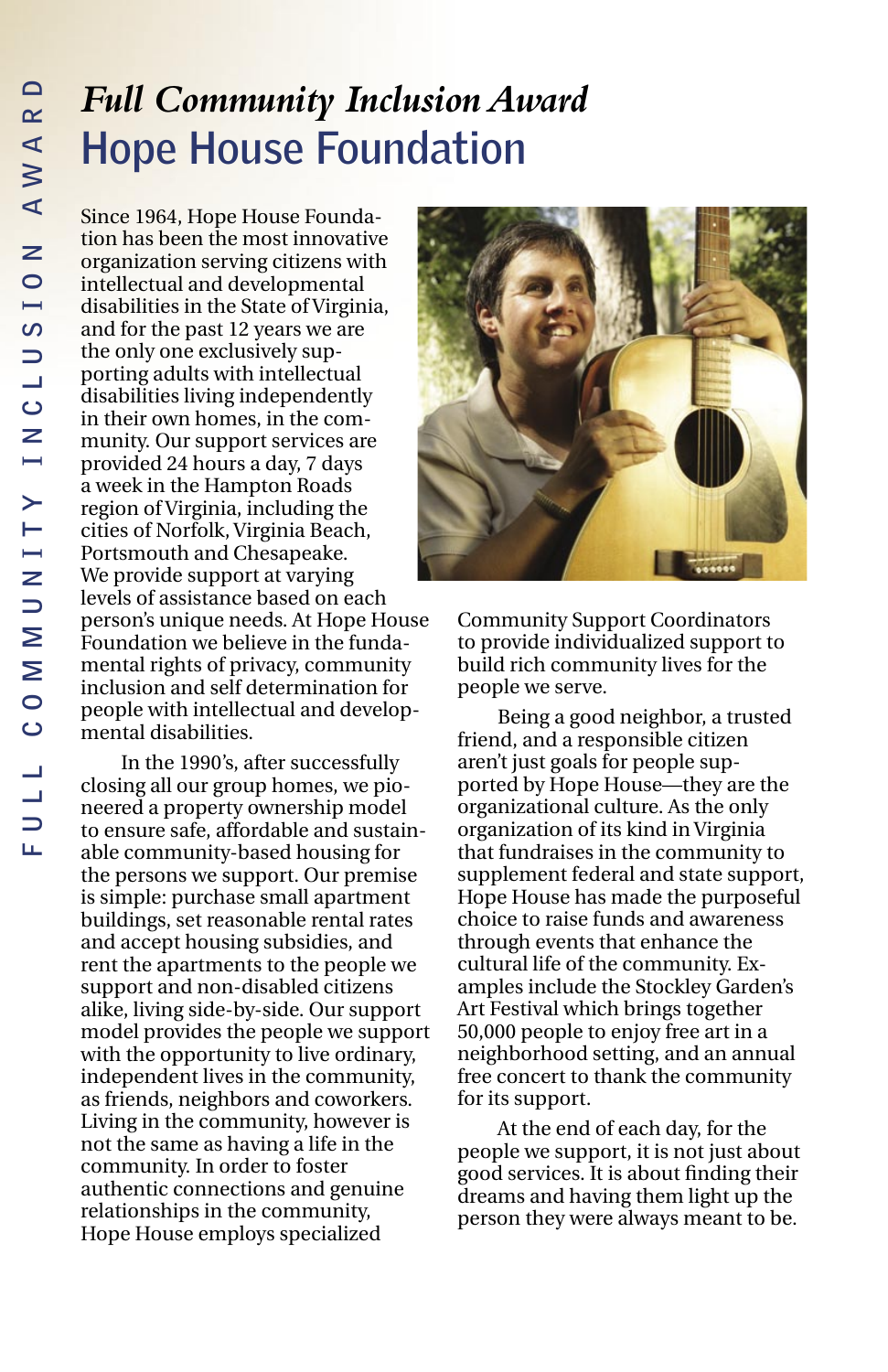#### *International Award* **Erna Alant, DPhil**

Erna Alant was born in South Africa, was educated at the University of Pretoria, South Africa where she was trained as a speech and language therapist and obtained her DPhil on Communication Pathology in 1984.

She started her career in 1978 as a clinical tutor and lecturer at the Department of Speech and Language Pathology at the University of the Witwatersrand in Johannesburg from where she moved to Durban to work in the Open Air School for Children with Learning Disabilities. In 1984 she accepted an appointment as Clinic Coordinator at the University of Pretoria where she had been working for the past twenty three years as lecturer, researcher and activist for the rights of people with severe disabilities and little or no functional speech. In 1990 she founded the Centre for Augmentative and Alternative Communication (CAAC) of which she is currently the director.

During the past 18 years, the CAAC has positioned itself as a unique training and research centre in Africa. It has received the Education Africa Presidential Award for Special Needs in 1995 and in 1998 she received the Rolex Award for Enterprise (Associate Laureate) for the work of the CAAC. In 2002 Alant and her colleagues received another international award from the International Society of



Augmentative and Alternative Communication, the Shirley McNaughton Award for exceptional communication for their contribution in promoting AAC within South Africa and beyond. Presently she is vice-president and member of the executive committee for the International Society for Augmentative and Alternative Communication (ISAAC) for 2007–2008.

She has written numerous articles and book chapters. In 2005 Erna Alant and Lyle Lloyd (Purdue University, USA) also published the first book focused on AAC in developing countries titled: Augmentative and Alternative Communication and Severe Disabilities: Beyond Poverty published by Whurr Publishers, United Kingdom.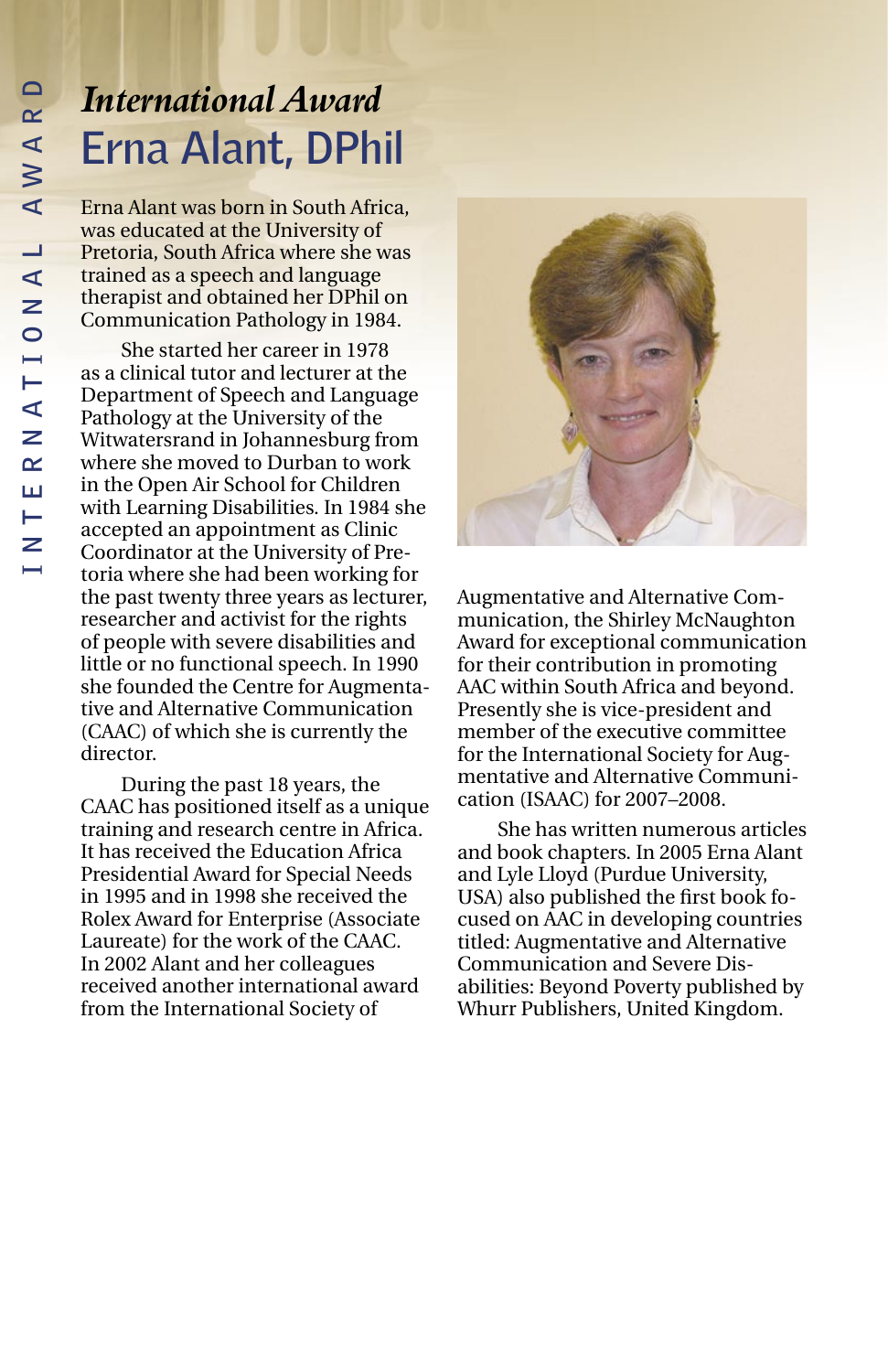#### *Leadership Award* **Philip Ziring, MD**

In the 50 years that have elapsed since Dr. Phil Ziring began his medi cal education at the NYU School of Medicine, there have been profound changes in the ways society views the rights of persons with disabilities, and during this same time, Dr. Ziring has been actively engaged in patient care, teaching, research, medical administra tion and advocacy in parallel ways that have changed the lives of thousands of children and families affected by devel opmental disabilities.

His early academic career began in the laboratory with an interest in the study of prevention of infectious disease in children, but the sudden outbreak of the Rubella Pandemic of 1964–1965 changed the orientation of his career forever. Over a time period lasting many years, he and his colleagues at NYU, and later at Roosevelt Hospital/Colum bia, carried out a longitudinal, clinical services and research study that docu mented the health and developmental consequences of Congenital Rubella infection in more than 300 New York City children and families. His aware ness of the special needs of children with vision, hearing and developmental impairment led to an interest in provid ing clinical care to schools for deaf and visually impaired children, and educat ing young physicians about children with special health care needs. With the advent of the Willowbrook Consent Decree, he became a medical consultant to the New York State Office of Develop mental Disabilities and shortly there after agreed to assume the position of Deputy Director for Medical Services of the Staten Island Developmental Center. Here, he oversaw the provision of health services to thousands of its residents while helping to develop plans for the provision of community health ser vices for people leaving developmental centers in communities throughout the state of New York.

Dr. Ziring continued his interest in the health care needs of individuals with developmental disabilities when he became Chairman of the Department

of Pediatrics at Morristown Me morial Hospital. The creation of the "Morristown Model" led to the provision of



comprehensive health services to thou sands of individuals with developmental disabilities throughout the state of New Jersey, some recently discharged from state hospitals but most living with their families or in group homes. When Dr. Ziring became Chairman of Pediatrics at California Pacific Medical Center in San Francisco, he developed a physician education, outreach, and consultant services program in association with the Redwood Coast Regional Center to provide needed medical and dental services to individuals with disabilities living in rural parts of the state. Later, as Chairman of the Department of Pediat rics at Cook County Hospital in Chicago, he helped develop new health care services for low income urban children and families affected by developmental disabilities. On his return to living in California, he accepted a position with the San Francisco Department of Public Health, and was involved in a number of special projects ranging from prevention of Shaken Baby Syndrome, improved measures of screening for lead toxicity, and new techniques for screening for elevated bilirubin levels in newborn infants visited by public health nurses. Of special recent importance was his ad vocacy for planning a new county wide system, funded by the California Endow ment, for provision of comprehensive health care to transition age youth and adults with developmental disabilities.

Dr. Ziring has also been active in creating new policies on such diverse subjects as Universal Newborn Hearing Screening and Diagnosis and Manage ment of children with Autism, for the American Academy of Pediatrics as Chair of the Committee on Children with Disabilities. He has been a long term member of AAMR, now AAIDD, and for several years served as Chair of the Medical Division.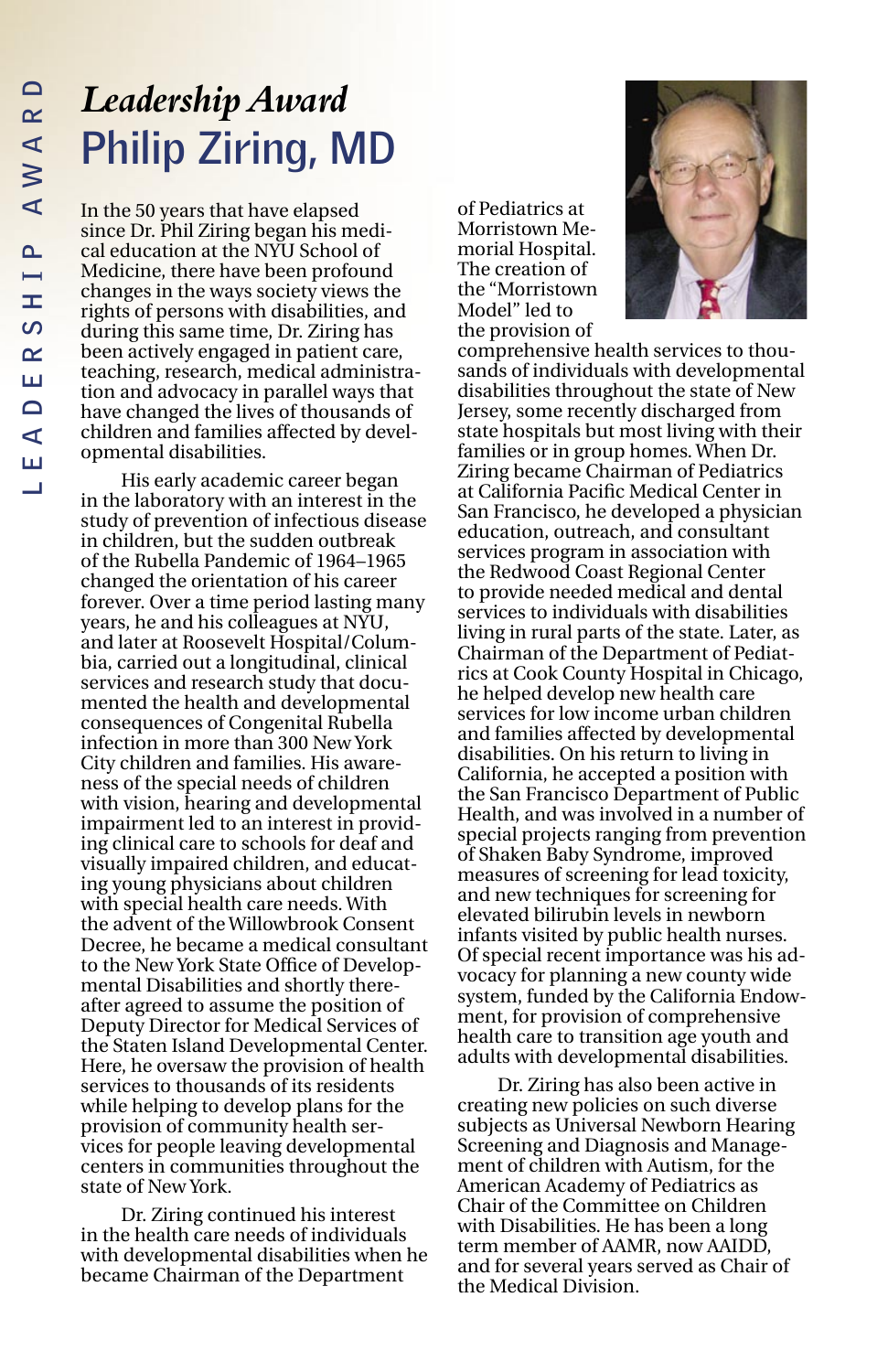#### *MEDIA AWARD—Praying with Lior* **Ilana Trachtman, Producer/Director**

Praying with Lior grew out of my experience of praying with Lior, one Rosh Hashanah (the Jewish New Year) at a retreat in upstate New York. I was struggling with my own emotional distance from the holiday and the text, with the distractions of a cluttered mind, and with my own sense of inadequacy as a pray-er. Lior, sitting behind me, prayed with unabashed enthusiasm, with focus, and with offkey fluency in English and Hebrew. He inspired envy, and the question, "Why can he do that, when I can't?"

As the film developed and as I came to know and love Lior and his family, Lior's story inspired many more questions. I wanted to explore who Lior is, how disability affects a family, what it means to come of age with a cognitive disability, how parental expectations shift when a child has a disability, how one grows up as the sibling of that child, and the way community's inclusive embrace can create reciprocal rewards.

More recently, as the educational initiative around the film has developed, I want to know the answers to other questions, such as: "Why don't we see more people like Lior in our faith communities?" and "Why are we missing out on the experience of praying with the Lior's of the world?"

I am humbled and astounded by the passionate audience response



to Praying with Lior. I feel extremely privileged to have gotten to tell Lior's story. While it's wonderful that Lior "plays" well on the big screen, and that his family and community's humanity touches people, I don't want audiences to go home only thinking that they watched a good movie. I want them to look around, wonder where the Lior's of their communities are, and start to reach out. I hope that ten years from now Praying with Lior feels dated, because a portrait of successful inclusion, and the beautiful Bar Mitzvah of a boy with Down syndrome, is an everyday occurrence, and really, no big deal.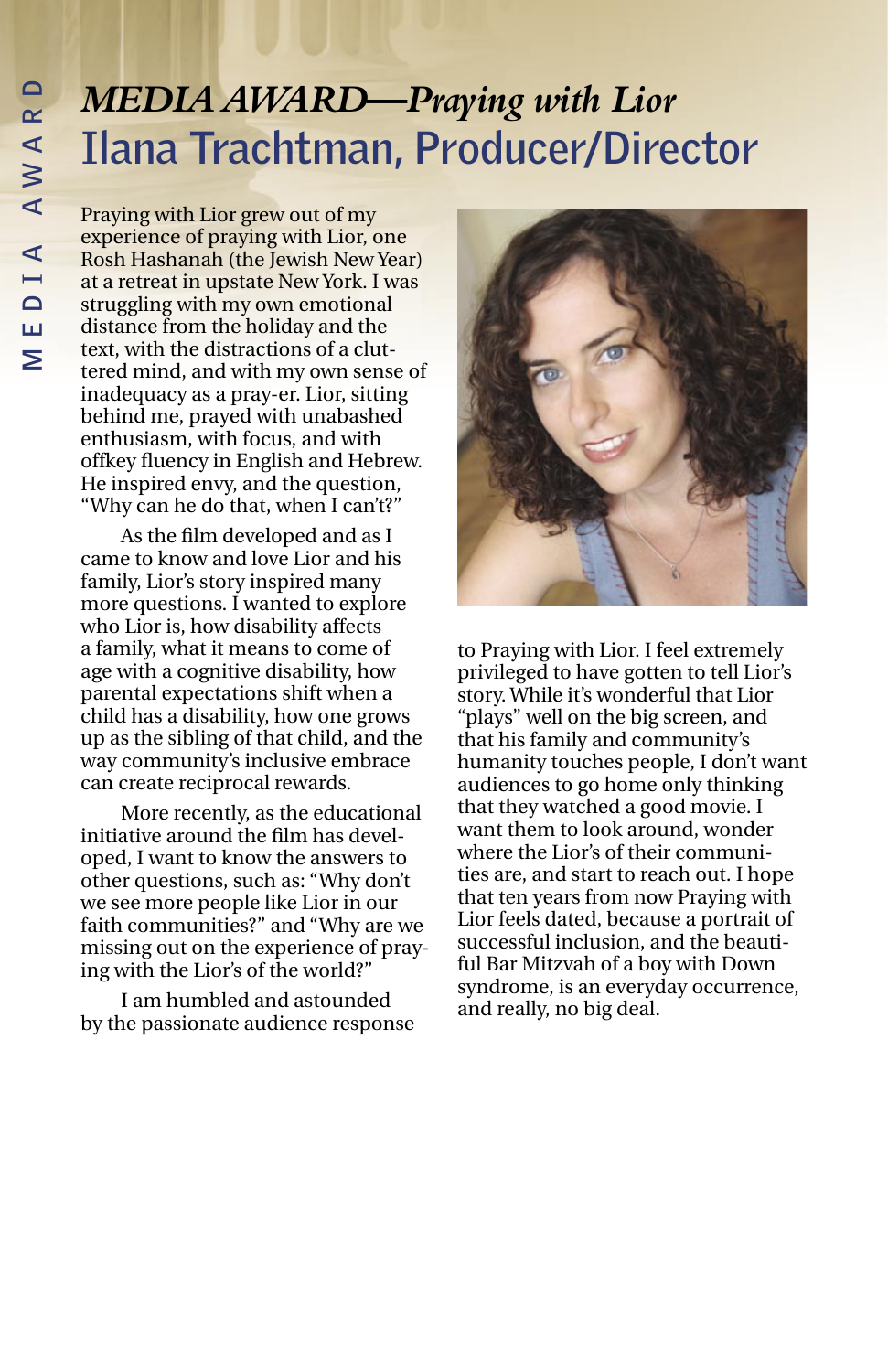#### *Research Award* **Steven F. Warren, PhD**

Steven F. Warren received his PhD in child and developmental psychology from the University of Kansas in 1977. From 1982 through 1999 he served as a faculty member in the Departments of Special Education and Psychology at Peabody College, Vanderbilt University, in Nashville. While at Vanderbilt he served as the Director of the NICHD supported Mental Retardation Research Training Program from 1988 to 1999 and as Deputy Director of the John F. Kennedy Center for Research on Human Development from 1991 through 1999. In January 2000, Dr. Warren returned to the University Kansas to serve as the Director of the Schiefelbusch Institute for Life Span Studies and as Director of the NICHD supported Kansas Intellectual and Developmental Disabilities Research Center. In March of 2008 he stepped down from these positions and assumed the role of Vice Provost for Research and Graduate Studies at KU. He also serves as Professor of Applied Behavioral Science at KU.

The focus of Dr. Warren's research for the past 30 years has been early communication and language development in young children with developmental delays and disabilities. He choose to focus on this topic early in his career because of the ubiquitous role that language plays in determining an individuals development, behavior, and quality of life. Much of this work has focused on the effects of different types of communication and language interventions as well as the way that children with specific disorders (e.g. Down syndrome, fragile X syndrome) respond to different language intervention approaches. He has been instrumental in the development of prelinguistic communication intervention and milieu language



intervention models and in recent years and conducted several randomized clinical trials on the effects of these models with colleagues Paul Yoder, Marc Fey and Nancy Brady. He has published more than 125 papers and has edited a dozen books on these and related topics. His work has been supported by grants from the National Institute of Health and the US Department of Education throughout his career. In 1999, the National Down Syndrome Congress awarded Dr. Warren the Theodore D. Tjossem National Research Award in recognition of his research on early language intervention. Dr. Warren served as the President of the American Association on Mental Retardation from 2001–2002. He presently serves as the President of Division 33 (Intellectual and Developmental Disabilities) of the American Psychological Association.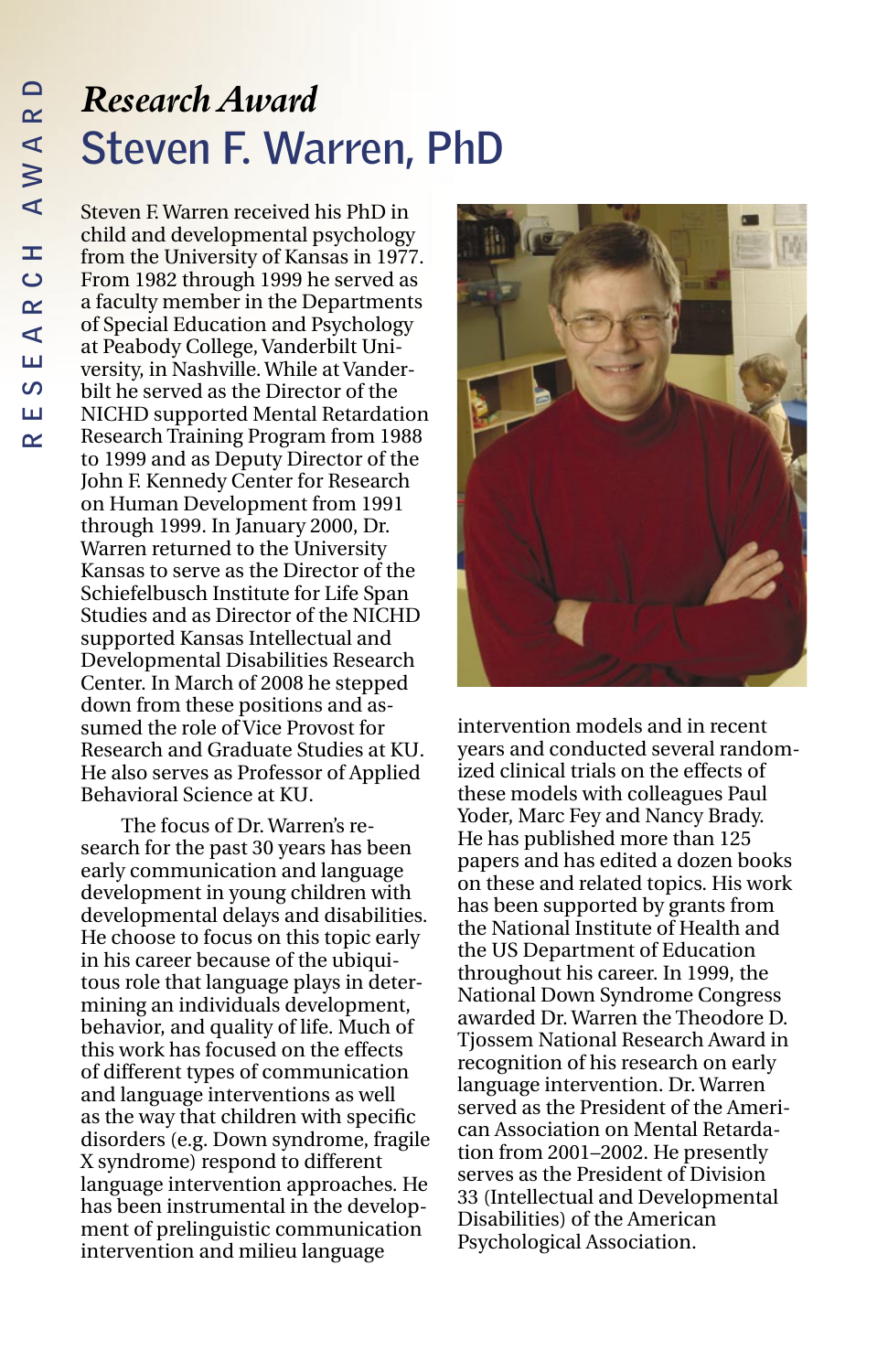#### *Special Award* **Susan M. Havercamp, PhD**

Susan Havercamp joined AAIDD as a graduate student in 1994 at the urging of her advisor, Dr. Steven Reiss. She has attended every annual meeting since and claims AAIDD as her professional home. Through AAIDD, she had the opportunity to meet and learn from icons in the field, present research papers, contribute to committee work, and serve on the board of directors. As much as a source of professional development, AAIDD has been a source of personal fulfillment. AAIDD meetings provide a place to meet with friends and colleagues and share in the common goal of improving the lives of persons with intellectual developmental disabilities. Dr Havercamp is honored and grateful to receive this award from an association that has meant so much to her professionally and personally.

Dr. Havercamp is concerned about the aging of professionals in the field of intellectual and developmental disabilities. The membership of AAIDD, for example, is comprised of more life members than student members. In an effort to recruit and retain student members, she co-founded the Student Initiative. Jointly sponsored by AAIDD and The Academy, the Student Initiative was an attempt to draw students to AAIDD annual meetings and to make them feel welcome at the meeting and as members of the association. The Student Initiative efforts were recognized with the establishment of an ad hoc committee: the Student and Junior Member Recruitment and Support Committee. This committee contin-



ues to support early career professionals through a student scholarship to fund student attendance at the annual meeting, an early career award, a professional development teleconference series, a mentoring program, a quarterly newsletter, and a web page.

Dr Havercamp is a psychologist and Assistant Professor at the Florida Center for Inclusive Communities, a Center for Excellence on Developmental Disabilities Research, Education, and Service at the University of South Florida. Her research and clinical interests are focused on physical and mental health of persons with intellectual and developmental disabilities. She has contributed to health surveillance activities, health promotion programs, and healthcare provider education to improve the health and healthcare for children and adults with disabilities.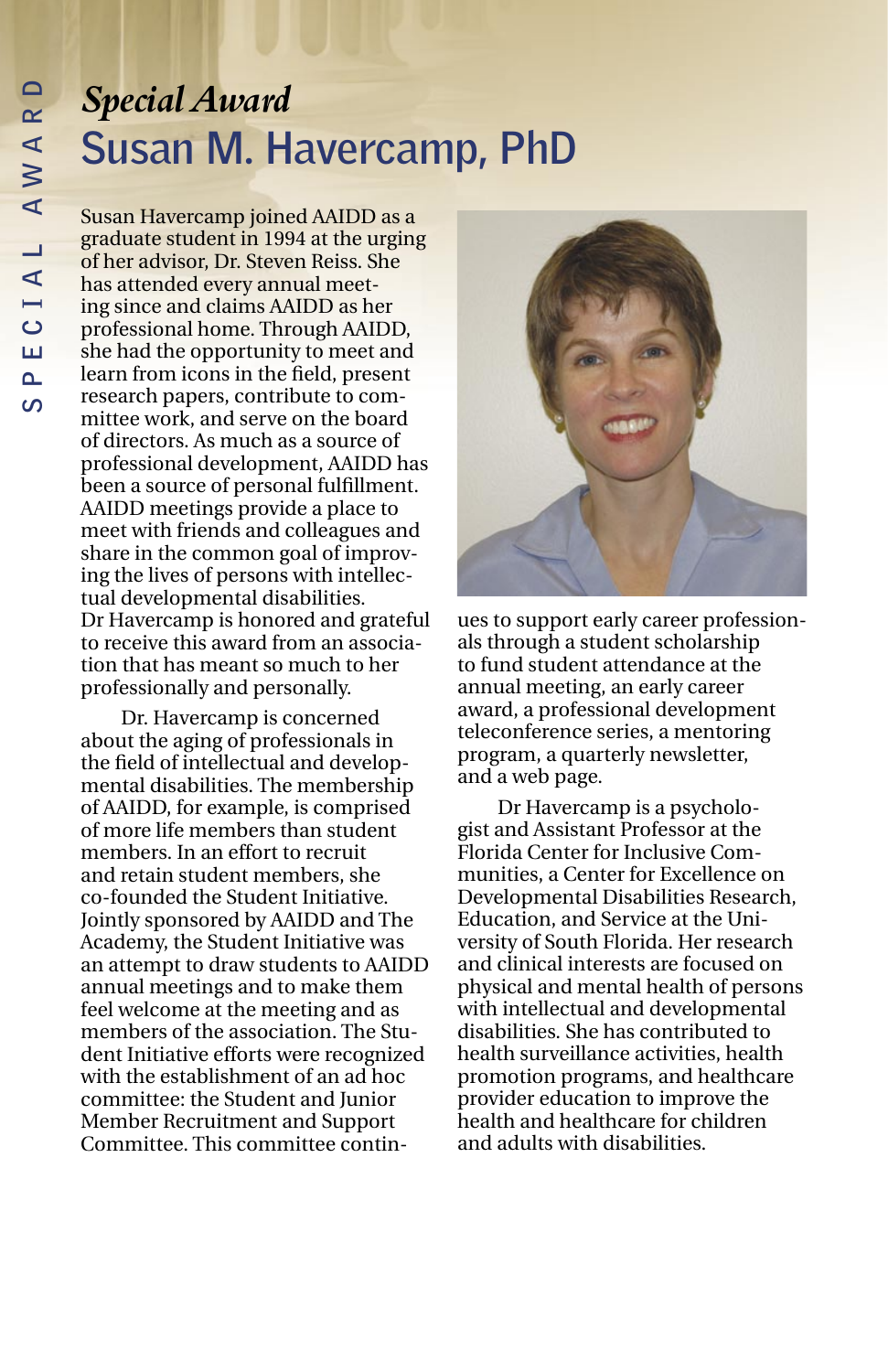#### *Special Award (Posthumous)* **Gary Smith**

Gary Smith was a towering figure in the intellectual and developmental disabilities field. He was also an unassuming person who made himself and his prodigious knowledge of Medicaid and the interstices of state government available to all who asked—advocates, family members, people with disabilities, providers and public managers. The loss of Gary last fall meant that a portion of the institutional memory of our field was also lost. Gary's wisdom, experience and expertise have guided change at the federal level and have enhanced services and supports to people with developmental disabilities in virtually every state. Gary, alone, had the ability to see what was around the next bend and to help us all steer the appropriate course. We will miss his guidance.

Gary began his career working in the states of Illinois and Colorado as a budget analyst—training that served him well as he became one of the leading experts in state financing and the use of federal funding to expand community services. From the inception of the Home and Community Based waiver program more than 20 years ago, Gary was the point person for our field—he was the one who understood the arcane regulations, the hoops that states had to jump through, and was never shy about pointing out the sometimes irrational consequences of policies he found ill-conceived. His expertise became invaluable in the last few years as he worked with the Centers for Medicare and Medicaid Services to design the new waiver application.

Gary's connection with state ID/DD systems was cemented during his many years with the National Association of State Directors of Developmental



Disabilities Services during which time he provided technical assistance, and developed a loyal following of public managers for whom his advice became invaluable. In 2001, Gary went to work with Human Services Research Institute where his contributions continued—notably in developing a blueprint for the phase down of facilities in Illinois, resource allocation formulas for Georgia and Colorado, and the design of the CMS Quality Framework and survey of state quality management systems—to name only a few.

Gary worked harder than most people. He answered email and responded to questions from colleagues far into the night. He worked hard because he was committed to what we do and to the well being of people with disabilities. He did, however, make time to nurture and support three children of whom he was exceedingly proud—Emilie, Tap, and Drew.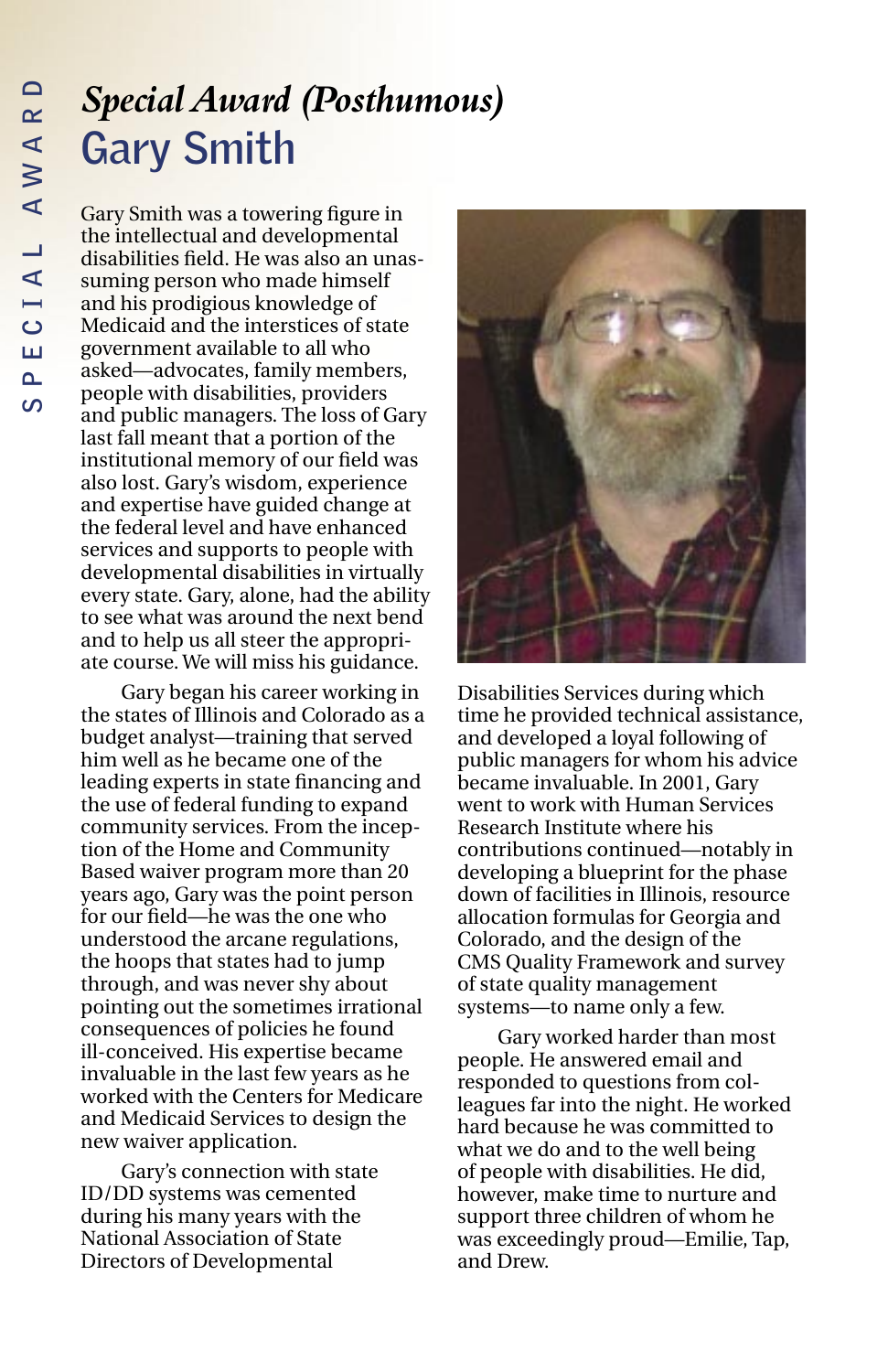#### *Student Award* **Wendy Machalicek**

Wendy Machalicek is in the final stages of completing her doctorate degree in Special Education at the University of Texas at Austin. The completion of her doctorate degree marks the beginning of her professional career, but she also sees it as a fitting culmination of her experiences so far in the field of intellectual disabilities. In 1997 Wendy began working as a caregiver for adults with intellectual disabilities with the intention of "making a difference". Over time she came to realize that making a meaningful difference in the lives of people with intellectual disabilities would likely take a lifetime of work. Since then she has worked in many Texas agencies serving children, youth and adults with intellectual disabilities and their families. She has worked in many positions including service coordinator, early childhood educator, respite care coordinator and board certified behavior analyst. She considers herself lucky to have served a multitude of roles in her work and blessed to have met many inspiring individuals and families.

Wendy's primary research interests have concerned the development of socially valid educational practices for children and youth with intellectual disabilities. Her research has focused on the functional assessment and treatment of challenging behavior in school settings and the development of behavioral interventions to train teachers to implement common educational assessments and interventions for children with severe intellectual disabilities. She has published several literature reviews, and co-authored numerous articles and several book chapters in these and related areas.

One line of research has explored the use of video teleconferencing to support teachers to implement com-



mon educational assessments such as functional behavior and preference assessments. This research has culminated in a study evaluating the use of video teleconferencing equipment to provide immediate performance feedback to special educators implementing functional analysis sessions.

Wendy has also contributed to research evaluating the use of a selfdetermination curriculum on high school student's academic outcomes and has assisted in the development of a growing teacher researcher partnership focused on issues of self-determination. This partnership has led to the involvement of teachers in single-subject research examining aspects of self-determination for children with intellectual disabilities.

Wendy has accepted an academic position for the upcoming year and is thrilled by the opportunity to further her leadership in this new role. She believes her diverse experiences working with individuals with intellectual disabilities and their families will inspire and inform her scholarship and teaching for a lifetime.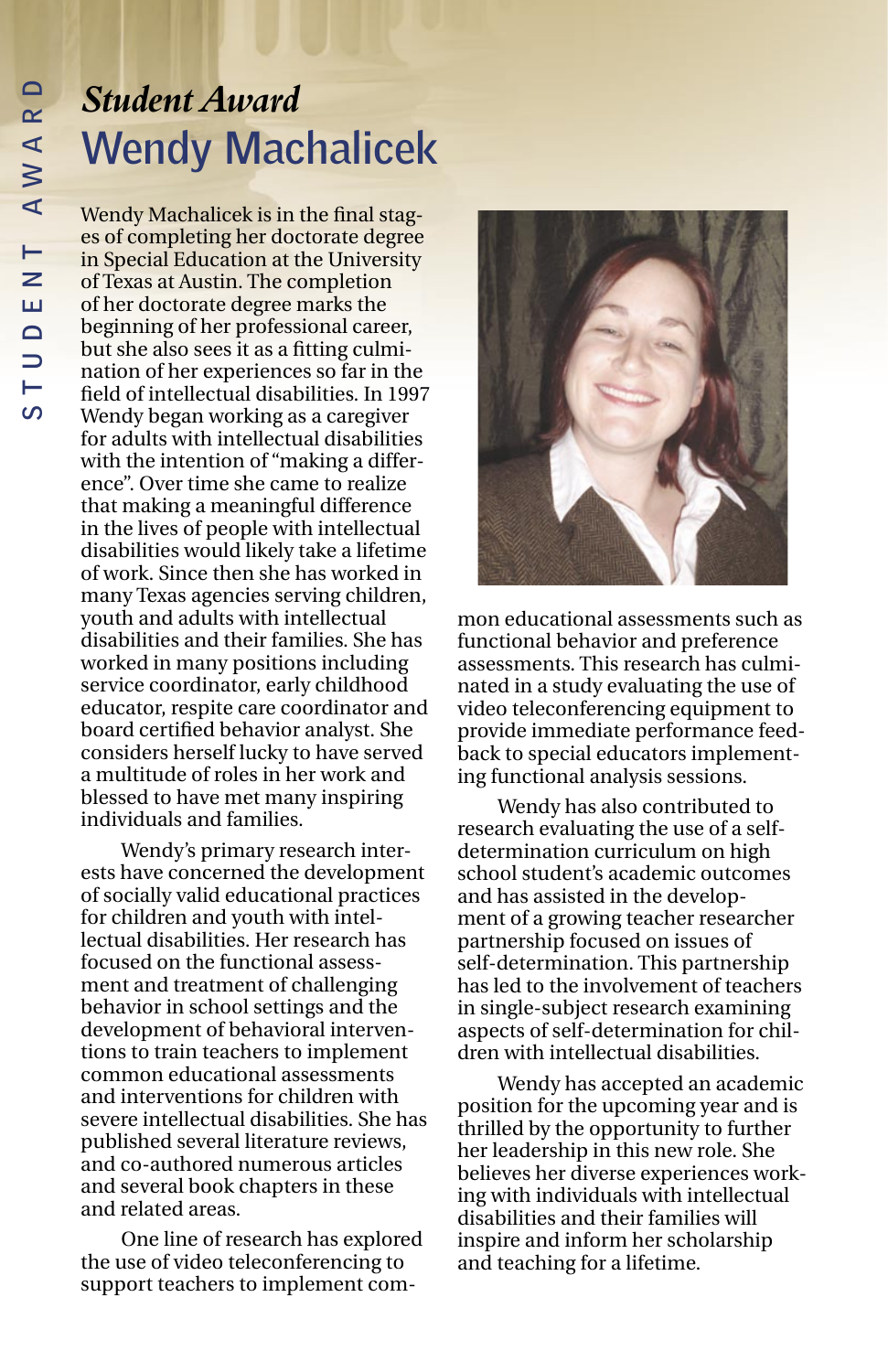#### *Henri Nouwen Award* **Reverend Joseph D. McNulty**

Out of deep respect and high regard for Henri Nouwen, his pastoral heart, compassion and dedication to each individual's spirituality, the Religion & Spirituality Division of the Ameri can Association on Intellectual and Developmental Disabilities created the Henri Nouwen Award in 2000. The Division seeks to recognize individu als who reflect that same ministry and commitment to recognizing the spiritual needs and gifts of people with intellectual disabilities and educating and encouraging faith communities to bring all people into full inclusion and participation in the faith tradition of their choice.

It is the Division's honor this year to recognize a man who with great love and humor has revitalized his parish in Cleveland, Ohio through his commit ment for over thirty-five years to those with disabilities.

Reverend Joseph D. McNulty has spent his life of service creating a community of welcome. His earliest ministry was with those who had hear ing-impairments and his commitment to them led him to learn sign language so that together they could develop spiritually. That ministry soon broad ened to include others who had been marginalized from the mainstream of their congregations including people with intellectual and developmental disabilities, and people with psychiat ric illness.

Father Joe developed programs specifically to welcome persons with intellectual disabilities including sacramental preparation for children with severe intellectual disabilities and training programs for teachers and clergy. In 1972 Father Joe became the first director of Catholic Charities Min istry to Persons with Disabilities for the Diocese of Cleveland and has contin ued in that role up to the present.

With Father Joe's lead ership the spiritual needs and gifts of people with intel lectual and devel opmental disabili ties were



recognized and opportunities for leadership and ministry also evolved. In the Diocese of Cleveland persons with intellectual and developmental disabilities serve as lectors, Eucharis tic ministers and altar servers. They visit the sick and share in prayer circles and all the other roles of membership in the Church.

Father Joe participates in both Faith and Light and Faith and Shar ing Programs in his Diocese and has developed a strong Faith and Light community in his own parish. These international, ecumenical programs support persons with developmental disabilities and their families and friends who gather regularly as a community. They are experiences of dynamic spirituality. In addition he directs monthly weekend retreat pro grams for adults with intellectual/de velopmental disabilities and facilitates retreats for persons with intellectual disabilities and their families in the Diocese of Columbus.

But more than the programs Father Joe has developed, encouraged or presented, he has been a catalyst that has brought people together to recognize the spiritual gifts of all people and their right to develop and share those gifts within the congrega tion of their choice.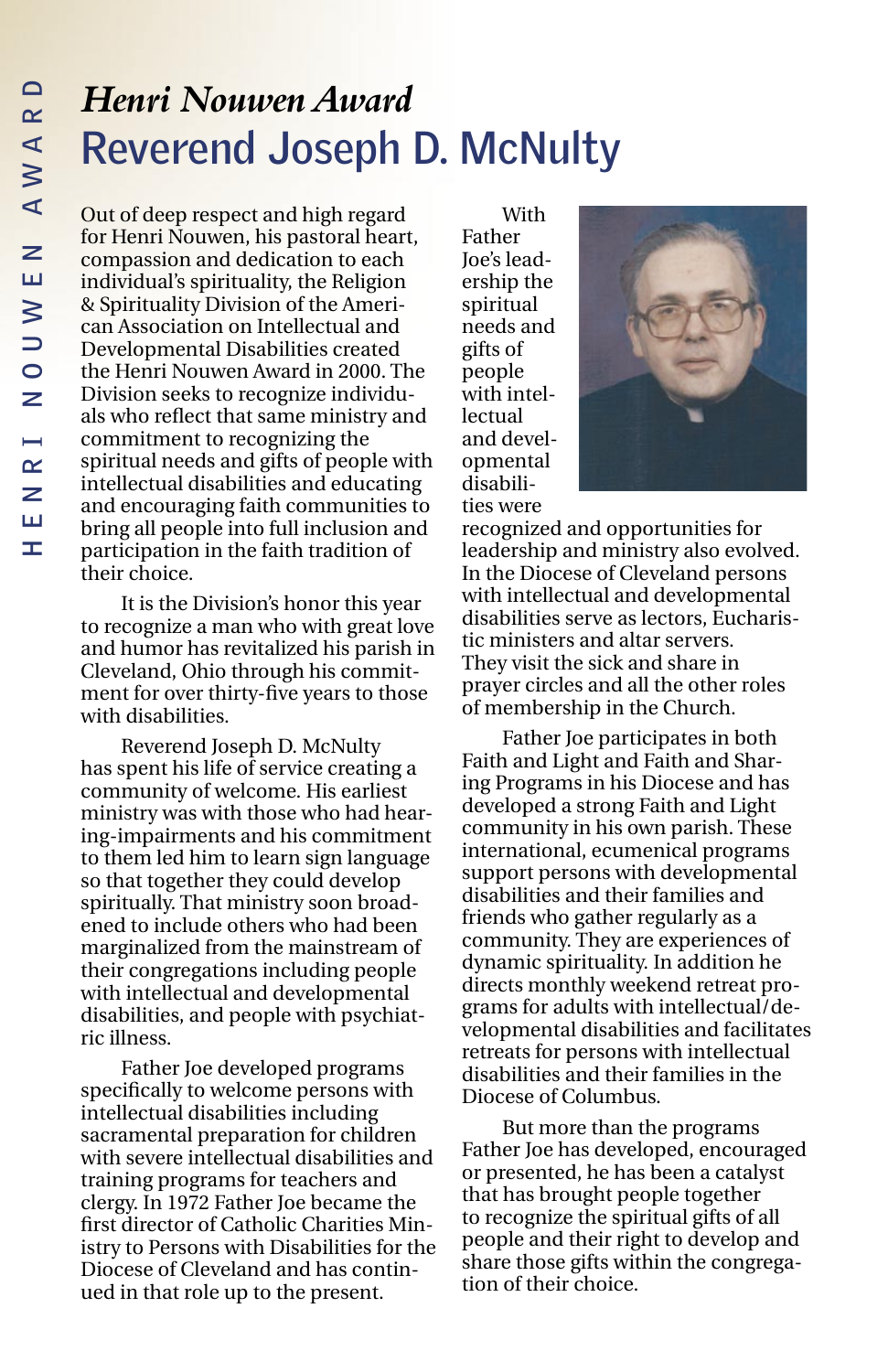#### **2008 AAIDD Fellows**

Daniel J. Baker, PhD Sidney W. Blanchard

#### **New 30-Year AAIDD Members**

Angela Novak Amado Timothy A. Andriano Carolyn C. Barrett Janet B. Blacher Dixie K. Blood Jerry W. Campbell Stephanie F. Campo Thomas C. Cheetham Barbara C. Cutler David L. Diamond Joseph Fenton Arianna Fucini James F. Gardner Margaret J. Gould Edward R. Guthrie Robert Heinzerling Frank H. Hermsen Mabel A. Higgs Robert H. Horner William E. Jones David E. Loberg

Nancy S. Martel J. Thomas Moehn Dale J. Munro Mary Jo Noonan David M. O'Hara Peggy A. Ogle Etherlene C. Pearce Esther Lee Pederson David C. Pfriem Russell A. Prevost Donald W. Redden Eunice Kennedy Shriver Phillip B. Shumway Carl E. Stephens Cathy Ficker Terrill Andrea L. Thompson Carmen Selles Vila Sandra S. Volker Karen M. Ward Steven F. Warren Barbara F. Wood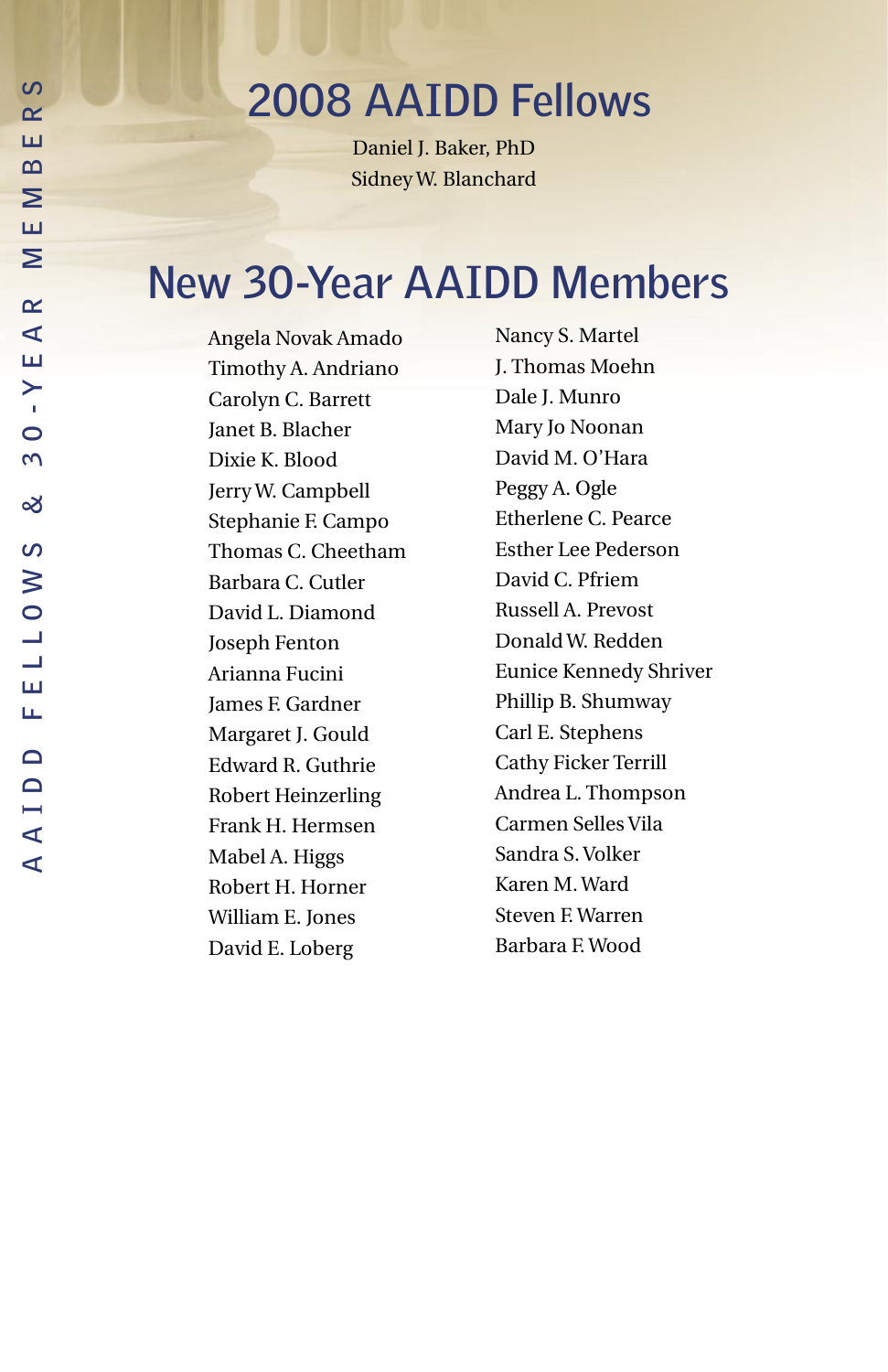#### **PAST PRESIDENTS**

The history of the AAIDDD is long and distinguished. Our tradition, professional standing, and leadership in the area of intellectual and Developmental disabilities are exemplified in the persons of our Presidents.

#### **Our Former Presidents are:**

1876–1877 Edouard Sequin, MD 1877–1878 Hervey B. Wilbur, MD 1878–1879 G. A. Doren, MD 1879–1880 H. M. Knight, MD 1880–1881 Charles T. Wilbur, MD 1881–1882 George W. Brown, MD 1882–1884 J.Q.A. Stewart, MD 1884–1885 A.H. Beaton, MD 1885–1886 F.M. Powell, MD 1886–1887 William B. Fish, MD 1887–1888 George H. Knight, MD 1888–1889 J. C. Carson, MD 1889–1890 A.C. Rogers, MD 1890–1891 J. T. Armstrong, MD 1891–1892 Isaac N.Kerlin, MD 1892–1893 Walter E. Fernald, MD 1893–1894 A.E. Osborne, MD 1894–1895 A.W. Wilmarth, MD 1895–1896 Samuel J. Fort, MD 1896–1897 Martin W. Barr, MD 1897–1898 George A. Brown, MD 1898–1899 Mary J. Dunlap, MD 1899–1900 Alexander Johnson 1900–1901 W.A. Polglase, MD 1901–1902 F.W. Keating, MD 1902–1903 J.M. Murdoch, MD 1903–1904 Edward R. Johnstone 1904–1905 A.H. Beaton, MD 1905–1906 George Mogridge, MD 1906–1907 W.H.C. Smith, MD 1907–1908 Charles Bernstein, MD 1908–1909 W.N. Bullard, MD 1909–1910 Miss Mattie Gundry 1910–1911 Arthur R.T. Wylie, MD 1911–1912 H.G. Hardt, MD 1912–1913 Allan E. Carrol, MD 1913–1914 J.K. Kutnewsky, MD 1914–1915 H.H. Goddard, PhD 1915–1916 Charles Bernstein, MD 1916–1917 E.J. Emerick, MD 1917–1918 George L. Wallace, MD 1918–1919 Charles S. Little, MD 1919–1920 George S. Bliss, MD 1920–1921 H. A. Haynes, MD

| 1921-1922 | Joseph H. Ladd, MD       |
|-----------|--------------------------|
| 1922-1923 | C. Banks McNairy, MD     |
| 1923-1924 | Walter E. Fernald, MD    |
| 1924-1925 | Groves B. Smith, MD      |
| 1925-1926 | Arthur R.T.Wylie, MD     |
| 1926-1927 | Benjamin W. Baker, MD    |
| 1927-1928 | Edward R. Johnstone      |
| 1928-1929 | George E. McPherson, MD  |
| 1929-1930 | George L. Wallace, MD    |
| 1930-1931 | H.H. Ramsey, MD          |
| 1931-1932 | Harvey M. Watkins, MD    |
| 1932-1933 | Howard W. Potter, MD     |
| 1933-1934 | Ransom A. Greene, MD     |
| 1934-1935 | Mary M. Wolfe, MD        |
| 1935-1936 | Edgar A. Doll, PhD       |
| 1936-1937 | Benjamin O. Whitten, MD  |
| 1937-1938 | Harry C. Storrs, MD      |
| 1938-1939 | Neil A. Dayton, MD       |
| 1939-1940 | Frederick Kuhlmann. PhD  |
| 1940-1941 | Meta L. Anderson, PhD    |
| 1941-1942 | Fred O. Butler, MD       |
| 1942-1943 | Horatio M. Pollock, PhD  |
| 1943-1944 | C. Stanley Raymond, MD   |
| 1944-1945 | E. Arthur Witney, MD     |
| 1945-1946 | Mabel A. Matthews        |
| 1946-1947 | Warren G. Murray, MD     |
| 1947-1948 | Lloyd N. Yepsen, PhD     |
| 1948-1949 | Edward J. Humphreys, MD  |
| 1949-1950 | <b>Mildred Thomson</b>   |
| 1950-1951 | Richard H. Hungerford    |
| 1951-1952 | Edward J. Engberg, MD    |
| 1952-1953 | Bertha M. Luckey, PhD    |
| 1953-1954 | Arthur T. Hopwood, MD    |
| 1954-1955 | Gale H. Walker, MD       |
| 1955-1956 | Arthur E. Westwell, DMD  |
| 1956-1957 | Thomas L. McCulloch, PhD |
| 1957-1958 | Chris J. DeProspo, EdD   |
| 1958-1959 | George Tarjan, MD        |
| 1959-1960 | Frances M. Coakley       |
| 1960-1961 | Edward L. Johnstone      |
| 1961-1962 | Herschel W. Nisonger     |
| 1962-1963 | William Sloan, PhD       |
| 1963-1964 | George L. Wadsworth, MD  |

1964–1965 Harvey A. Stevens 1965–1966 I. Ignacy Goldberg, EdD 1966–1967 Marguerite J. Hastings 1967–1968 Harvey F. Dingman, PhD 1968–1969 Richard Koch, MD 1969–1970 Wesley D. White, EdD 1970–1971 Horace Mann, PhD 1971–1972 Robert L. Erdman, EdD 1972–1973 Michael J. Begab, PhD 1973–1974 David Rosen, MS 1974–1975 James D. Clements, MD 1975–1976 Sue Allen Warren, PhD 1976–1977 Burton Blatt, EdD 1977–1978 Margaret J. Giannini, MD 1978–1979 Richard C. Scheerenberger, PhD 1979–1980 Marjorie H. Kirkland, MSSW 1980–1981 H. Carl Haywood, PhD 1981–1982 Frank A. Borreca, EdD 1982–1983 A. Gail O'Connor, PhD 1983–1984 Herbert J. Grossman, MD 1984–1985 B.R. (Bill) Walker, PhD 1985–1986 H. Rutherford Turnbull III, LLB, LLM 1986–1987 Harold Michal-Smith, PhD 1987–1988 Valaida S. Walker, EdD 1988–1989 Robert G. Griffith, EdD 1989–1990 James W. Ellis, JD 1990–1991 Robert R. Bruininks, PhD 1991–1992 Jack A. Stark, PhD 1992–1993 Michael R. Dillon, EdD 1993–1994 David L. Braddock, PhD 1994–1995 Karen L. Middendorf 1995–1996 William E. Kiernan, PhD 1996–1997 Pamela C. Baker, PhD 1997–1998 Robert L. Schalock, PhD 1998–1999 Stanley S. Herr, J.D., DPhil 1999–2000 Bernard R. Wagner, PhD 2000–2001 Cathy Ficker Terrill, MS 2001–2002 Steven F. Warren, PhD 2002–2003 Ruth A. Luckasson, JD 2003–2004 Ann P. Turnbull, EdD 2004–2005 David L. Coulter, MD 2005–2006 Valerie J. Bradley, MA 2006–2007 Henry "Hank" A. Bersani, PhD